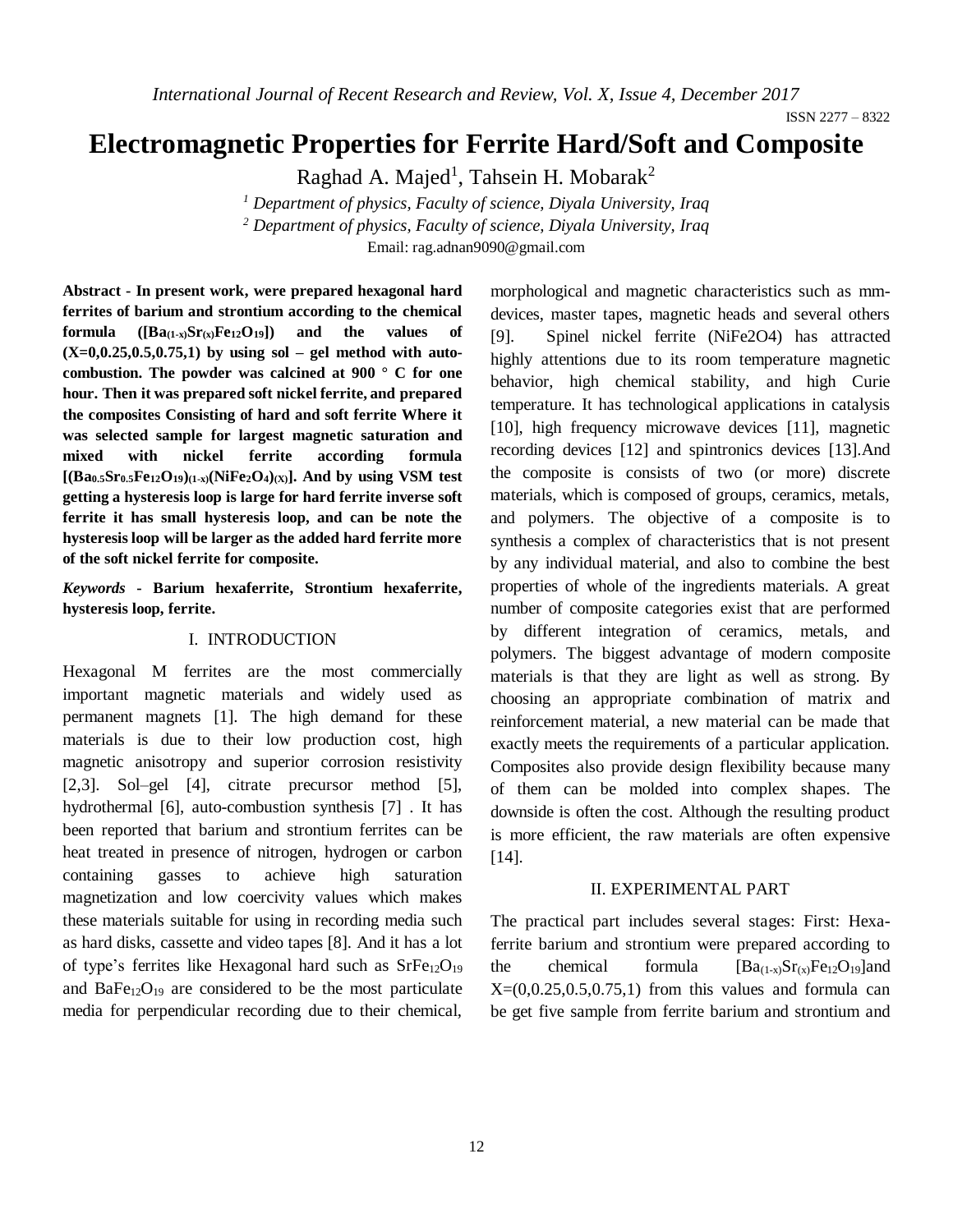different ratios, these compounds are prepared by  $using(sol - gel)$  auto-combustion technique, and then treated heat at temperature 900°CFor one hour only Were obtained of Ferrite-hexagonal without secondary phases, After the preparation of the powder ferrite, the samples were formed as rings and were calcined at 900 ° C for two hours. When the VSM test was done for these samples, the hysteresis loop were found for them and the data were known to have a magnetic resonance  $(Ba_0, Sr_0, Fe_1, O_{19})$ The highest magnetic permeability. Second: Prepared spinel ferrite nickel by using  $(sol - gel)$  auto-combustion technique and were calcined at 900 ° C for one hour. Were obtained of nickel ferrite without any secondary phase After the preparation of the powder nickel ferrite, the samples were formed as rings and were calcined at 900 ° C for two hours. When the VSM test was done for these samples, the hysteresis loop for nickel ferrite is small. Third: after Prepared hard and soft ferrite, then Prepared composites which is the mixing of the hard and soft ferrites. Where a sample of hard ferrite was selected after the examination of the hysteresis loop, Where the sample was found  $(Ba_{0.5}Sr_{0.5}Fe_{12}O_{19})$  and is the sample that has the highest magnetic permeability  $(\mu_s)$ . To be mixed with the soft ferrite according to the chemical formula  $[(Ba_{0.5}Sr_{0.5}Fe_{12}O_{19})(1-x)(NiFe_2O_4)(x)]$  & X  $=(0.2, 0.4, 0.6, 0.8)$ . Thus we get four samples for the composites.

#### III. RESULTS AND DISCUSSION

In figs.(1-5) The hysteresis loop of hard ferrite is large and The magnetic susceptibility and coercive force are larger because barium and strontium are hexagonal hard ferrite that retain their magnetism even after the extinction of the extruded outer space. Where the values of  $(\mu_s, \mu_r, H_c)$  Change from one sample to another, In case (1): barium ferrite ( $BaFe<sub>12</sub>O<sub>19</sub>$ ) The value of () is higher than the value of the strontium ferrite  $(SrFe_{12}O_{19})$ . Note that the addition of strontium to the barium The value of  $(\mu_s)$  is less than in the case of pure barium or strontium, In the case of the addition of equal percentages of barium and strontium in the sample  $(Ba_{0.5}Sr_{0.5}Fe_{12}O_{19})$ , The  $(\mu_s)$ have the highest value.  $(H_c)$  is the highest value in the

sample  $(Ba_{0.5}Sr_{0.5}Fe_{12}O_{19})$  where the values of  $(H_c)$ between  $(2900 - 5500)$ , As for magnetic permeability, its value as its predecessors is the highest value in the sample  $(Ba<sub>0.5</sub>Sr<sub>0.5</sub>Fe<sub>12</sub>O<sub>19</sub>)$ . As shown in fig.(6) the hysteresis loop of the nickel ferrite, it's very narrow (semi-applicable) and long because of the fact that nickel ferrite from soft ferrites and these ferrites characterized by Narrow hysteresis loop, the loss of energy is very small, as for the values  $(\mu_r, H_c, \mu_s)$  are very few where the values are as follows (10.96,100,48.53). Also figs.(7-10) for the composite, it was observed that the higher the value of the nickel ferrite the less the value of the added hard ferrite, the more the hysteresis loop will be larger ie, the more the quantity of hard ferrite( $Ba<sub>0.5</sub>Sr<sub>0.5</sub>Fe<sub>12</sub>O<sub>19</sub>$ ) the larger loop, which is similar to the hysteresis loop of hard ferrite, As well as for the values of  $(\mu_r, H_c, \mu_s)$  increases with the addition of added hard ferrite. These values can be illustrated for  $(\mu_r, H_c, \mu_s)$  for hard, soft and composites ferrites in the following table:

| Sample |                                         | $\mu_{s}$ | $H_c$   | $\mu_r$ |
|--------|-----------------------------------------|-----------|---------|---------|
| Hard   | BaFe <sub>12</sub> O <sub>19</sub>      | 59.38     | 4940.96 | 32.28   |
|        | $Ba0.75Sr0.25Fe12O19$                   | 49.58     | 2900.20 | 27.18   |
|        | $Ba0.5Sr0.5Fe12O19$                     | 59.68     | 5500    | 33.56   |
|        | $Ba0.25Sr0.75Fe12O19$                   | 52.85     | 5479.79 | 30.17   |
|        | SrFe <sub>12</sub> O <sub>19</sub>      | 51.22     | 5321.31 | 29.37   |
| Soft   | NiFe <sub>2</sub> O <sub>4</sub>        | 48.53     | 100     | 10.96   |
| Comp.  | $(Ba_{0.5}Sr_{0.5}Fe_{12}O_{19})_{0.8}$ | 54.09     | 1800    | 30.05   |
|        | $(NiFe2O4)0.2$                          |           |         |         |
|        | $(Ba_{0.5}Sr_{0.5}Fe_{12}O_{19})_{0.6}$ | 53.33     | 1400    | 28.47   |
|        | $(NiFe2O4)0.4$                          |           |         |         |
|        | $(Ba_{0.5}Sr_{0.5}Fe_{12}O_{19})_{0.4}$ | 53.21     | 300     | 26.58   |
|        | $(NiFe2O4)0.6$                          |           |         |         |
|        | $(Ba_{0.5}Sr_{0.5}Fe_{12}O_{19})_{0.2}$ | 51.88     | 150     | 23.24   |
|        | $(NiFe2O4)0.8$                          |           |         |         |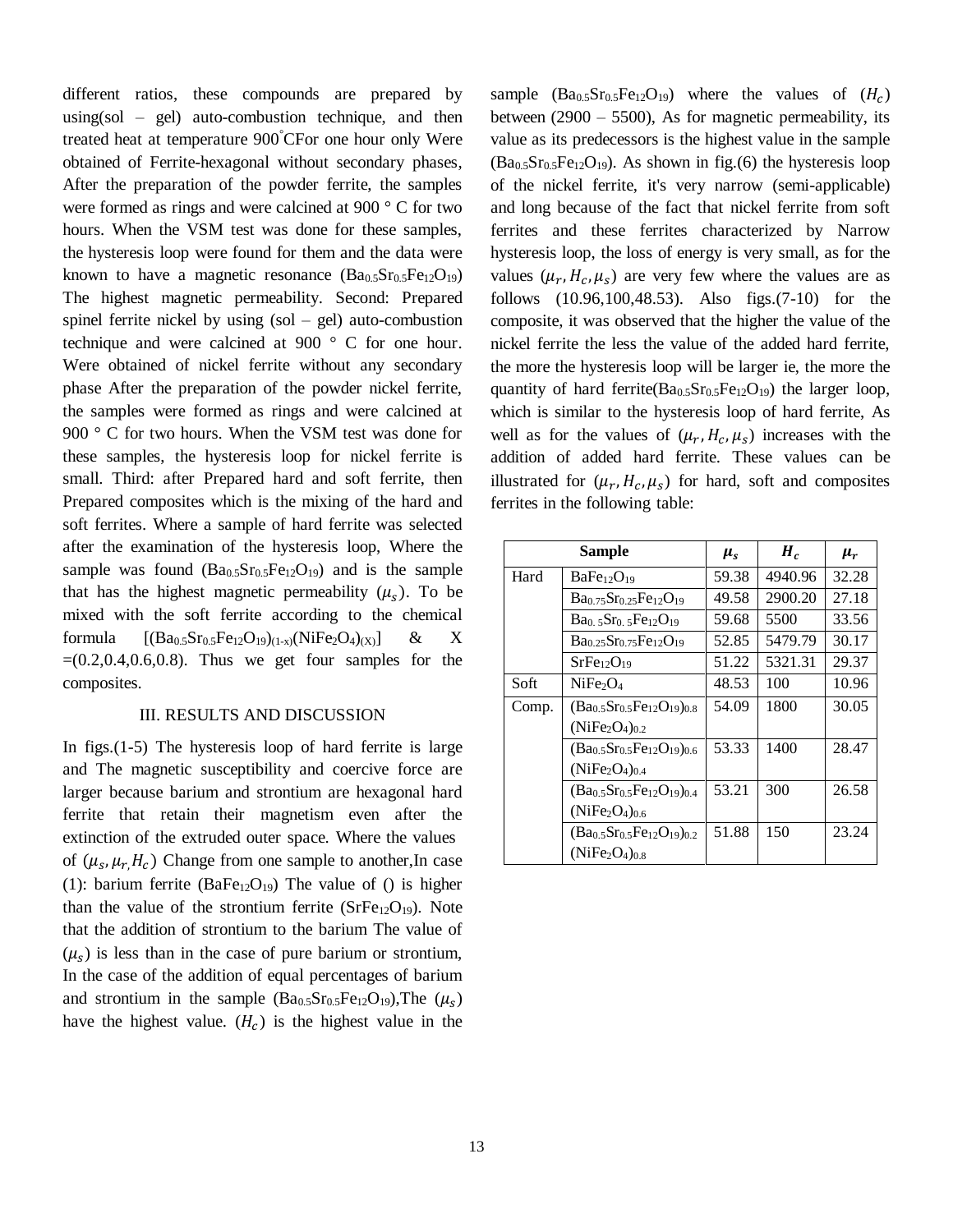

Fig. 1 shows the hysteresis loop of the hard barium ferrite  $(BaFe<sub>12</sub>O<sub>19</sub>)$  at 900  $C<sup>0</sup>$ 



Fig. 2 shows the hysteresis loop of the hard barium strontium ferrite (Ba<sub>0.75</sub>Sr<sub>0.25</sub>Fe<sub>12</sub>O<sub>19</sub>) at 900 C<sup>0</sup>



Fig. 3 shows the hysteresis loop of the hard barium strontium ferrite (Ba<sub>0.5</sub>Sr<sub>0.5</sub>Fe<sub>12</sub>O<sub>19</sub>) at 900 C<sup>0</sup>



Fig. 4. shows the hysteresis loop of the hard barium strontium ferrite (Ba<sub>0.25</sub>Sr<sub>0.75</sub>Fe<sub>12</sub>O<sub>19</sub>) at 900 C<sup>0</sup>



Fig. 5. shows the hysteresis loop of the hard barium strontium ferrite (SrFe $_{12}O_{19}$ ) at 900 C<sup>0</sup>



Fig. 6. shows the hysteresis loop of the soft nickel ferrite (NiFe<sub>2</sub>O<sub>4</sub>) at 900  $C^0$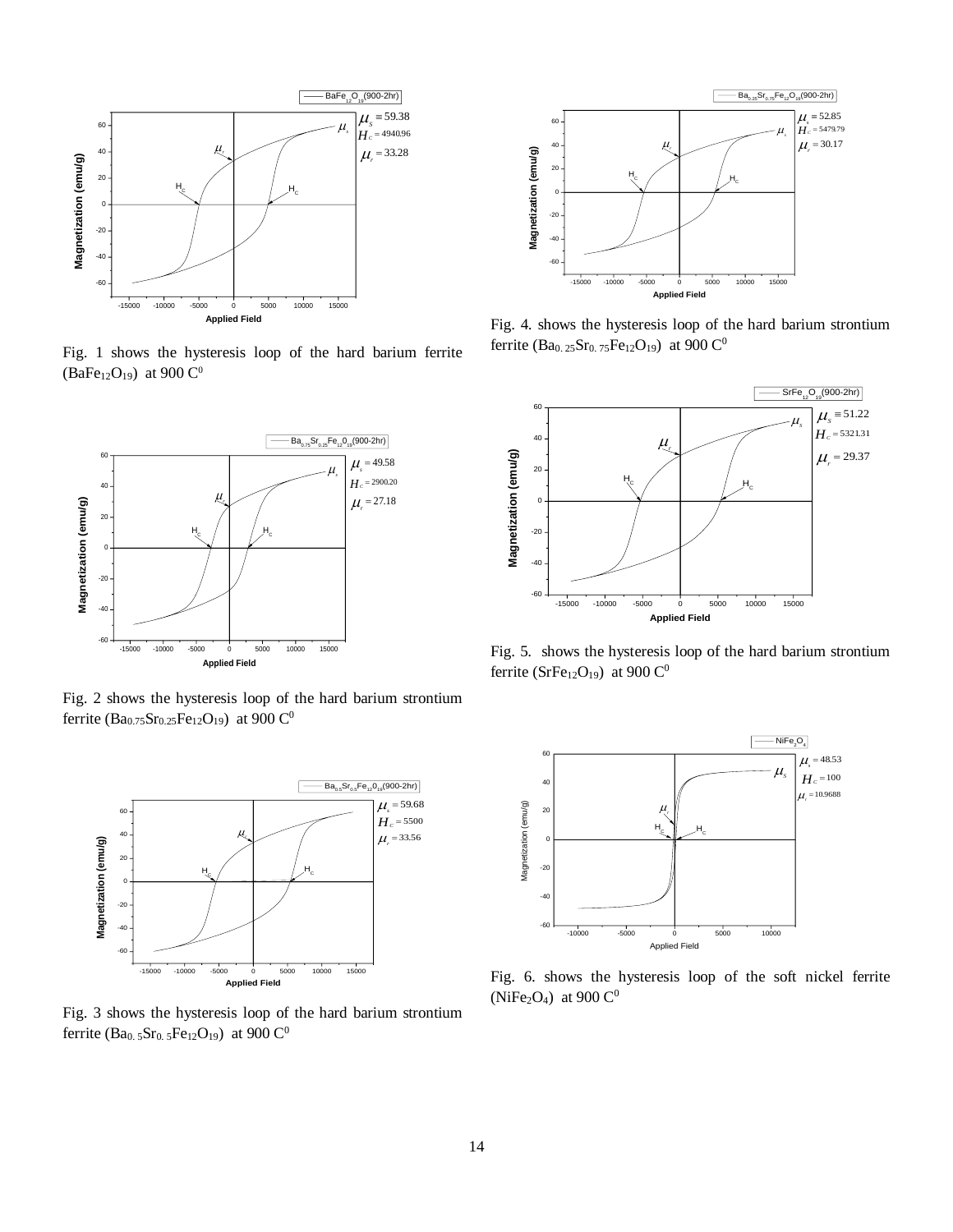

Fig. 7. shows the hysteresis loop of the composities  $(Ba_0, Sr_0)$ .  $_5Fe_{12}O_{19}$ )<sub>1-x</sub>(NiFe<sub>2</sub>O<sub>4</sub>)<sub>x</sub> at 900 C<sup>0</sup>, when (x=0.2)



Fig. 8. Shows the hysteresis loop of the composities  $(Ba_0.5Sr_0)$ .  $_5Fe_{12}O_{19}$ <sub>1-x</sub>(NiFe<sub>2</sub>O<sub>4</sub>)<sub>x</sub> at 900 C<sup>0</sup>, when (x=0.4)



Fig. 9. shows the hysteresis loop of the composities  $(Ba_0.5Sr_0.$  $_5Fe_{12}O_{19}$ )<sub>1-x</sub>(NiFe<sub>2</sub>O<sub>4</sub>)<sub>x</sub> at 900 C<sup>0</sup>, when (x=0.6)



Fig. 10. Shows the hysteresis loop of the composities  $(Ba_0.5Sr_0)$ .  $_5Fe_{12}O_{19}$ <sub>1-x</sub>(NiFe<sub>2</sub>O<sub>4</sub>)<sub>x</sub> at 900 C<sup>0</sup>, when (x=0.8)

## IV. CONCLUSIONS

In this research we can conclude that the energy losses in the hard ferrite are higher than in the soft and composite ferrite, due to the fact that hysteresis loop of the hard ferrite is greater as well as for the magnetic susceptibility also be larger so that the ferrites have a permanent storage, because they do not lose their magnetism as quickly as in soft ferrite so they are used in permanent magnets.

### V. ACKNOWLEDGEMENT

At the conclusion of my research, I extend my thanks and appreciation to all that helped me and Yvotni to extend my sincere thanks to the Deanship of the Faculty of Science at the University of Diyala.

#### VI. REFERENCES

- [1] Smit J, Wijn HPJ. Ferrites. Eindhoven: Philips Technical Library; 1959.
- [2] Campbell P. Permanent Magnet Materials and Their Application. Cambridge: Cambridge University Press; 1994.
- [3] Zhang L, Su XD, Chen Y, Li QF, Harris VG. Radiofrequency magnetron sputter-deposited barium hexaferrite films on Pt-coated Si substrates suitable for microwave applications. Scr Mater 2010;63:492–5.
- [4] Li Y, Wang Q, Yang H. Synthesis, characterization and magnetic properties on nanocrystalline BaFe12O19 ferrite. Curr Appl Phys 2009;9(6):1375–80.
- [5] Dimri MC, Kashyap SC, Dube DC. Electrical and magnetic properties of barium hexaferrite nanoparticles